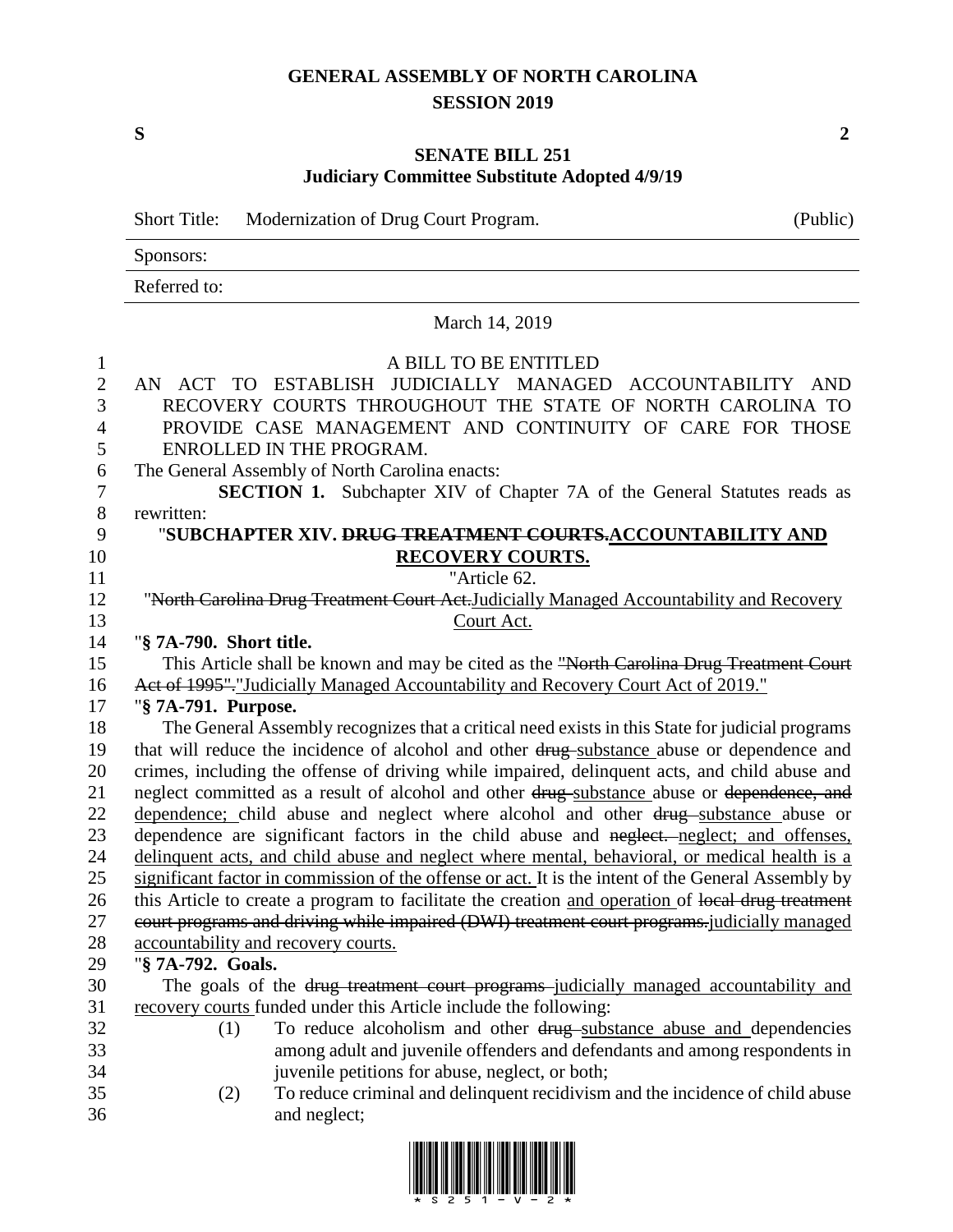|                     | <b>General Assembly Of North Carolina</b>                                                                                                                                           |                                                                                                                                                                                                                       | <b>Session 2019</b> |  |  |
|---------------------|-------------------------------------------------------------------------------------------------------------------------------------------------------------------------------------|-----------------------------------------------------------------------------------------------------------------------------------------------------------------------------------------------------------------------|---------------------|--|--|
| 1<br>$\overline{c}$ | (3)                                                                                                                                                                                 | To reduce the alcohol-related and other drug-related-substance-related court<br>workload;                                                                                                                             |                     |  |  |
| 3                   | (3a)                                                                                                                                                                                | To reduce the mental, behavioral, or medical health-related court workload;                                                                                                                                           |                     |  |  |
| 4<br>5<br>6         | (4)                                                                                                                                                                                 | To increase the personal, familial, and societal accountability of adult and<br>juvenile offenders and defendants and respondents in juvenile petitions for<br>abuse, neglect, or both; and                           |                     |  |  |
| 7<br>8<br>9         | (5)                                                                                                                                                                                 | To promote effective interaction and interaction, collaboration, coordination,<br>and use of resources among criminal and juvenile justice personnel, child<br>protective services personnel, and community agencies. |                     |  |  |
| 10                  |                                                                                                                                                                                     | "§ 7A-793. Establishment of Program.                                                                                                                                                                                  |                     |  |  |
| 11                  |                                                                                                                                                                                     | The North Carolina Drug Treatment Court Judicially Managed Accountability and Recovery                                                                                                                                |                     |  |  |
| 12                  |                                                                                                                                                                                     | Court Program is established in the Administrative Office of the Courts to facilitate the ereation                                                                                                                    |                     |  |  |
| 13                  | creation, administration, and funding of local drug treatment court programs. judicially managed                                                                                    |                                                                                                                                                                                                                       |                     |  |  |
| 14                  |                                                                                                                                                                                     | accountability and recovery courts. The Director of the Administrative Office of the Courts shall                                                                                                                     |                     |  |  |
| 15                  |                                                                                                                                                                                     | provide any necessary staff for planning, organizing, and administering the program. Local drug                                                                                                                       |                     |  |  |
| 16                  |                                                                                                                                                                                     | treatment court programs funded pursuant to this Article shall be operated consistently with the                                                                                                                      |                     |  |  |
| 17                  |                                                                                                                                                                                     | guidelines adopted pursuant to G.S. 7A-795. Local drug treatment court programs-judicially                                                                                                                            |                     |  |  |
| 18                  |                                                                                                                                                                                     | managed accountability and recovery courts established and funded pursuant to this Article may                                                                                                                        |                     |  |  |
| 19                  |                                                                                                                                                                                     | consist of adult drug treatment court programs, juvenile drug treatment court programs, family                                                                                                                        |                     |  |  |
| 20                  |                                                                                                                                                                                     | drug treatment court programs, or any combination of these programs programs approved by the                                                                                                                          |                     |  |  |
| 21                  |                                                                                                                                                                                     | Administrative Office of the Courts. With the consent of either the chief district court judge or                                                                                                                     |                     |  |  |
| 22                  |                                                                                                                                                                                     | the senior resident superior court judge, a judicially managed accountability and recovery court                                                                                                                      |                     |  |  |
| 23                  | may be established.                                                                                                                                                                 |                                                                                                                                                                                                                       |                     |  |  |
| 24                  |                                                                                                                                                                                     | "§ 7A-794. Fund administration.                                                                                                                                                                                       |                     |  |  |
| 25                  |                                                                                                                                                                                     | The Drug Treatment Court Program Fund is created in the Administrative Office of the                                                                                                                                  |                     |  |  |
| 26                  |                                                                                                                                                                                     |                                                                                                                                                                                                                       |                     |  |  |
| 27                  | Courts and is administered by the Director of the Administrative Office of the Courts in<br>consultation with the State Drug Treatment Court Advisory Committee. The Administrative |                                                                                                                                                                                                                       |                     |  |  |
| 28                  | Office of the Courts shall administer funding related to the North Carolina Judicially Managed                                                                                      |                                                                                                                                                                                                                       |                     |  |  |
| 29                  |                                                                                                                                                                                     | <b>Accountability and Recovery Court Program.</b>                                                                                                                                                                     |                     |  |  |
| 30                  |                                                                                                                                                                                     | "§7A-795. State Drug Treatment Court-Judicially Managed Accountability and Recovery                                                                                                                                   |                     |  |  |
| 31                  |                                                                                                                                                                                     | <b>Court Advisory Committee.</b>                                                                                                                                                                                      |                     |  |  |
| 32                  |                                                                                                                                                                                     | The State Drug Treatment Court-Judicially Managed Accountability and Recovery Court                                                                                                                                   |                     |  |  |
| 33                  |                                                                                                                                                                                     | Advisory Committee is established to develop and recommend to the Director of the                                                                                                                                     |                     |  |  |
| 34                  |                                                                                                                                                                                     | Administrative Office of the Courts guidelines for the drug treatment court-judicially managed                                                                                                                        |                     |  |  |
| 35                  |                                                                                                                                                                                     | accountability and recovery court program and to monitor local programs-courts wherever they                                                                                                                          |                     |  |  |
| 36                  |                                                                                                                                                                                     | are implemented. implemented and administered. The Committee shall be chaired by the Director                                                                                                                         |                     |  |  |
| 37                  |                                                                                                                                                                                     | or the Director's designee and shall consist of not less than seven members appointed by the                                                                                                                          |                     |  |  |
| 38                  |                                                                                                                                                                                     | Director and broadly representative of the courts, law enforcement, corrections, juvenile justice,                                                                                                                    |                     |  |  |
| 39                  |                                                                                                                                                                                     | child protective services, and substance abuse treatment communities. In developing guidelines,                                                                                                                       |                     |  |  |
| 40                  |                                                                                                                                                                                     | the Advisory Committee shall consider the Substance Abuse and the Courts Action Plan and                                                                                                                              |                     |  |  |
| 41                  |                                                                                                                                                                                     | other recommendations of the Substance Abuse and the Courts State Task Force-provide                                                                                                                                  |                     |  |  |
| 42                  |                                                                                                                                                                                     | minimum standards of judicially managed accountability and recovery courts.                                                                                                                                           |                     |  |  |
| 43                  |                                                                                                                                                                                     | "§7A-796. Local drug treatment court management judicially managed accountability and                                                                                                                                 |                     |  |  |
|                     |                                                                                                                                                                                     |                                                                                                                                                                                                                       |                     |  |  |
| 44<br>45            |                                                                                                                                                                                     | recovery court committee.<br>Each judicial district choosing to establish a drug treatment court-judicially managed                                                                                                   |                     |  |  |
|                     |                                                                                                                                                                                     |                                                                                                                                                                                                                       |                     |  |  |
| 46<br>47            |                                                                                                                                                                                     | accountability and recovery court shall form a local drug treatment court management-judicially                                                                                                                       |                     |  |  |
| 48                  |                                                                                                                                                                                     | managed accountability and recovery court committee, which shall be comprised to assure                                                                                                                               |                     |  |  |
| 49                  |                                                                                                                                                                                     | representation appropriate to the type or types of drug treatment court-judicially managed                                                                                                                            |                     |  |  |
| 50                  |                                                                                                                                                                                     | accountability and recovery court operations to be conducted in the district and shall consist of                                                                                                                     |                     |  |  |
|                     |                                                                                                                                                                                     | persons appointed by the senior resident superior court judge with the concurrence of the chief                                                                                                                       |                     |  |  |
| 51                  |                                                                                                                                                                                     | district court judge and the district attorney for that district, chosen from the following list:                                                                                                                     |                     |  |  |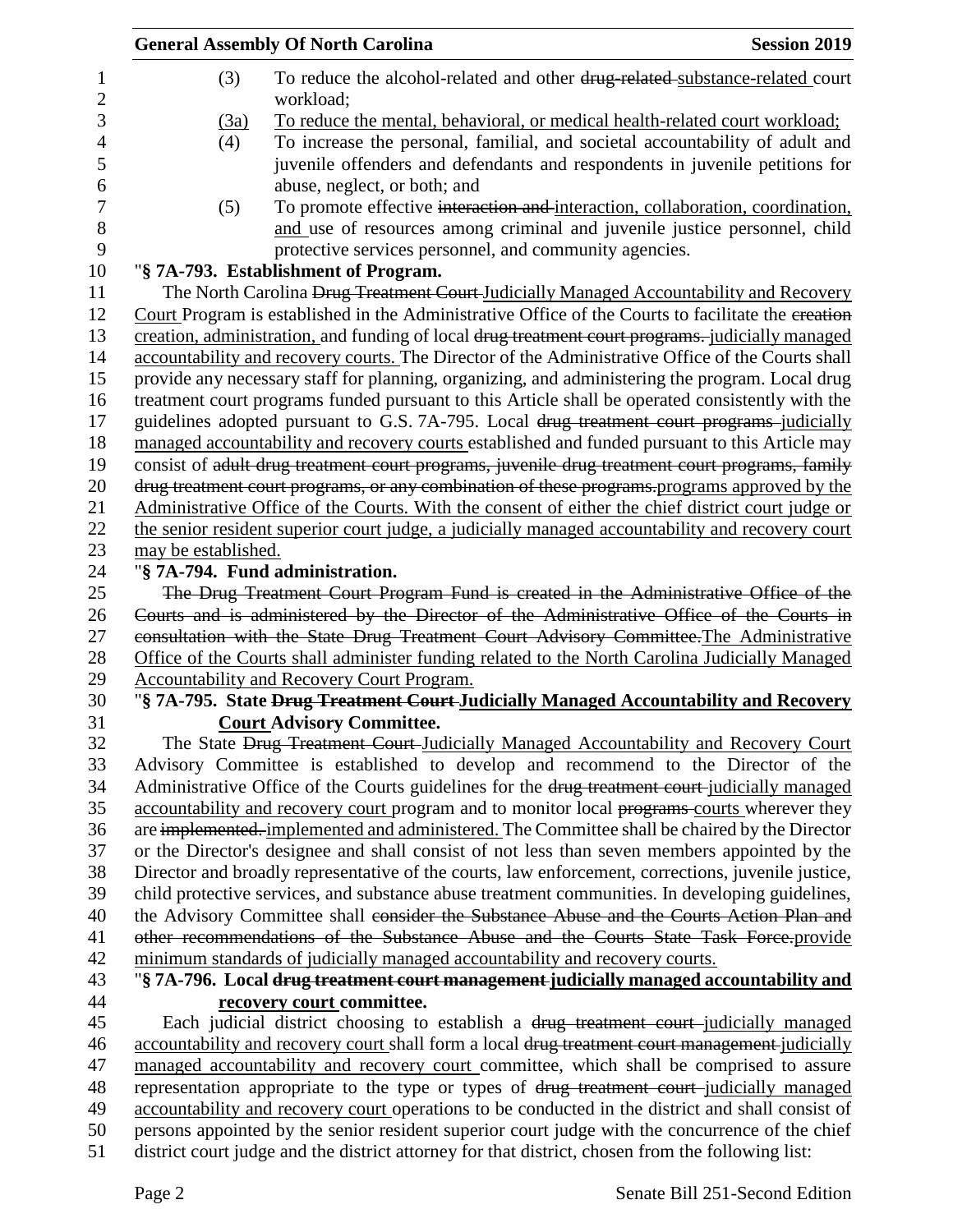|                                                                                                   |                                                                                                                          | <b>General Assembly Of North Carolina</b>                                                                                                                                             | <b>Session 2019</b> |  |  |
|---------------------------------------------------------------------------------------------------|--------------------------------------------------------------------------------------------------------------------------|---------------------------------------------------------------------------------------------------------------------------------------------------------------------------------------|---------------------|--|--|
|                                                                                                   | (1)                                                                                                                      | A judge of the superior court;                                                                                                                                                        |                     |  |  |
|                                                                                                   | (2)                                                                                                                      | A judge of the district court;                                                                                                                                                        |                     |  |  |
|                                                                                                   | (3)                                                                                                                      | A district attorney or assistant district attorney;                                                                                                                                   |                     |  |  |
|                                                                                                   | (4)                                                                                                                      | A public defender or assistant public defender in judicial districts served by a                                                                                                      |                     |  |  |
|                                                                                                   |                                                                                                                          | public defender; defender, a member of the private criminal defense bar, or a                                                                                                         |                     |  |  |
|                                                                                                   |                                                                                                                          | member of the private bar who represents respondents in department of social                                                                                                          |                     |  |  |
|                                                                                                   |                                                                                                                          | services juvenile matters;                                                                                                                                                            |                     |  |  |
|                                                                                                   | (5)                                                                                                                      | An attorney representing a county department of social services services, the                                                                                                         |                     |  |  |
|                                                                                                   |                                                                                                                          | director or director's designee of the child welfare services division of a county                                                                                                    |                     |  |  |
|                                                                                                   |                                                                                                                          | department of social services, or a representative of the guardian ad litem from                                                                                                      |                     |  |  |
|                                                                                                   |                                                                                                                          | within the district;                                                                                                                                                                  |                     |  |  |
|                                                                                                   | (6)                                                                                                                      | A representative of the guardian ad litem;                                                                                                                                            |                     |  |  |
|                                                                                                   |                                                                                                                          | A member of the private criminal defense bar;                                                                                                                                         |                     |  |  |
|                                                                                                   | $\leftrightarrow$<br>(8)                                                                                                 | A member of the private bar who represents respondents in department of                                                                                                               |                     |  |  |
|                                                                                                   |                                                                                                                          | social services juvenile matters;                                                                                                                                                     |                     |  |  |
|                                                                                                   |                                                                                                                          |                                                                                                                                                                                       |                     |  |  |
|                                                                                                   | (9)                                                                                                                      | A clerk of superior court;<br>The trial court administrator in judicial districts served by a trial court                                                                             |                     |  |  |
|                                                                                                   | (10)                                                                                                                     |                                                                                                                                                                                       |                     |  |  |
|                                                                                                   |                                                                                                                          | administrator;<br>The director or member of the child welfare services division of a county                                                                                           |                     |  |  |
|                                                                                                   | (11)                                                                                                                     |                                                                                                                                                                                       |                     |  |  |
|                                                                                                   |                                                                                                                          | department of social services within the district;                                                                                                                                    |                     |  |  |
|                                                                                                   | (12)                                                                                                                     | The chief juvenile court counselor for the district;                                                                                                                                  |                     |  |  |
|                                                                                                   | (13)                                                                                                                     | A probation officer;                                                                                                                                                                  |                     |  |  |
|                                                                                                   | (13a)                                                                                                                    | The sheriff or sheriff's designee;<br>A local law enforcement officer;                                                                                                                |                     |  |  |
|                                                                                                   | (14)                                                                                                                     |                                                                                                                                                                                       |                     |  |  |
|                                                                                                   | (15)                                                                                                                     | A representative of the local school administrative unit;                                                                                                                             |                     |  |  |
|                                                                                                   | (16)                                                                                                                     | A representative of the local community eollege; college or other adjacent                                                                                                            |                     |  |  |
|                                                                                                   |                                                                                                                          | secondary educational institution with a school of social work;                                                                                                                       |                     |  |  |
|                                                                                                   | (17)                                                                                                                     | A representative of the treatment providers;                                                                                                                                          |                     |  |  |
|                                                                                                   | (18)                                                                                                                     | A representative of the area mental health program; entity managed care<br>organization;                                                                                              |                     |  |  |
|                                                                                                   | (19)                                                                                                                     | Any local drug treatment recovery court coordinator; and                                                                                                                              |                     |  |  |
|                                                                                                   | (20)                                                                                                                     | Any other persons selected by the local management committee.                                                                                                                         |                     |  |  |
|                                                                                                   |                                                                                                                          |                                                                                                                                                                                       |                     |  |  |
|                                                                                                   |                                                                                                                          | The local drug treatment court management-judicially managed accountability and recovery                                                                                              |                     |  |  |
|                                                                                                   |                                                                                                                          | court committee shall develop local guidelines and procedures, not inconsistent with the State                                                                                        |                     |  |  |
|                                                                                                   |                                                                                                                          | guidelines, guidelines and minimum standards, that are necessary for the operation and<br>evaluation of the local drug treatment court-judicially managed accountability and recovery |                     |  |  |
|                                                                                                   |                                                                                                                          |                                                                                                                                                                                       |                     |  |  |
|                                                                                                   | court.                                                                                                                   |                                                                                                                                                                                       |                     |  |  |
|                                                                                                   |                                                                                                                          | "§ 7A-797. Eligible population; drug treatment court procedures.                                                                                                                      |                     |  |  |
|                                                                                                   |                                                                                                                          | The Director of the Administrative Office of the Courts, in conjunction with the State Drug                                                                                           |                     |  |  |
| <b>Treatment Court-Judicially Managed Accountability and Recovery Court Advisory Committee,</b>   |                                                                                                                          |                                                                                                                                                                                       |                     |  |  |
| shall develop criteria for eligibility-eligibility, minimum standards, and other procedural and   |                                                                                                                          |                                                                                                                                                                                       |                     |  |  |
| substantive guidelines for drug treatment court-judicially managed accountability and recovery    |                                                                                                                          |                                                                                                                                                                                       |                     |  |  |
|                                                                                                   | court operation.                                                                                                         |                                                                                                                                                                                       |                     |  |  |
|                                                                                                   |                                                                                                                          |                                                                                                                                                                                       |                     |  |  |
| "§ 7A-799. Treatment not guaranteed.                                                              |                                                                                                                          |                                                                                                                                                                                       |                     |  |  |
| Nothing contained in this Article shall confer a right or an expectation of a right to treatment  |                                                                                                                          |                                                                                                                                                                                       |                     |  |  |
| or recovery management for a defendant or offender within the criminal or juvenile justice system |                                                                                                                          |                                                                                                                                                                                       |                     |  |  |
|                                                                                                   | or a respondent in a juvenile petition for abuse, neglect, or both.<br>"§ 7A-800. Payment of costs of treatment program. |                                                                                                                                                                                       |                     |  |  |
|                                                                                                   |                                                                                                                          |                                                                                                                                                                                       |                     |  |  |
|                                                                                                   |                                                                                                                          | Each defendant, offender, or respondent in a juvenile petition for abuse, neglect, or both, who                                                                                       |                     |  |  |
|                                                                                                   | receives treatment under a local drug treatment court program-judicially managed accountability                          |                                                                                                                                                                                       |                     |  |  |